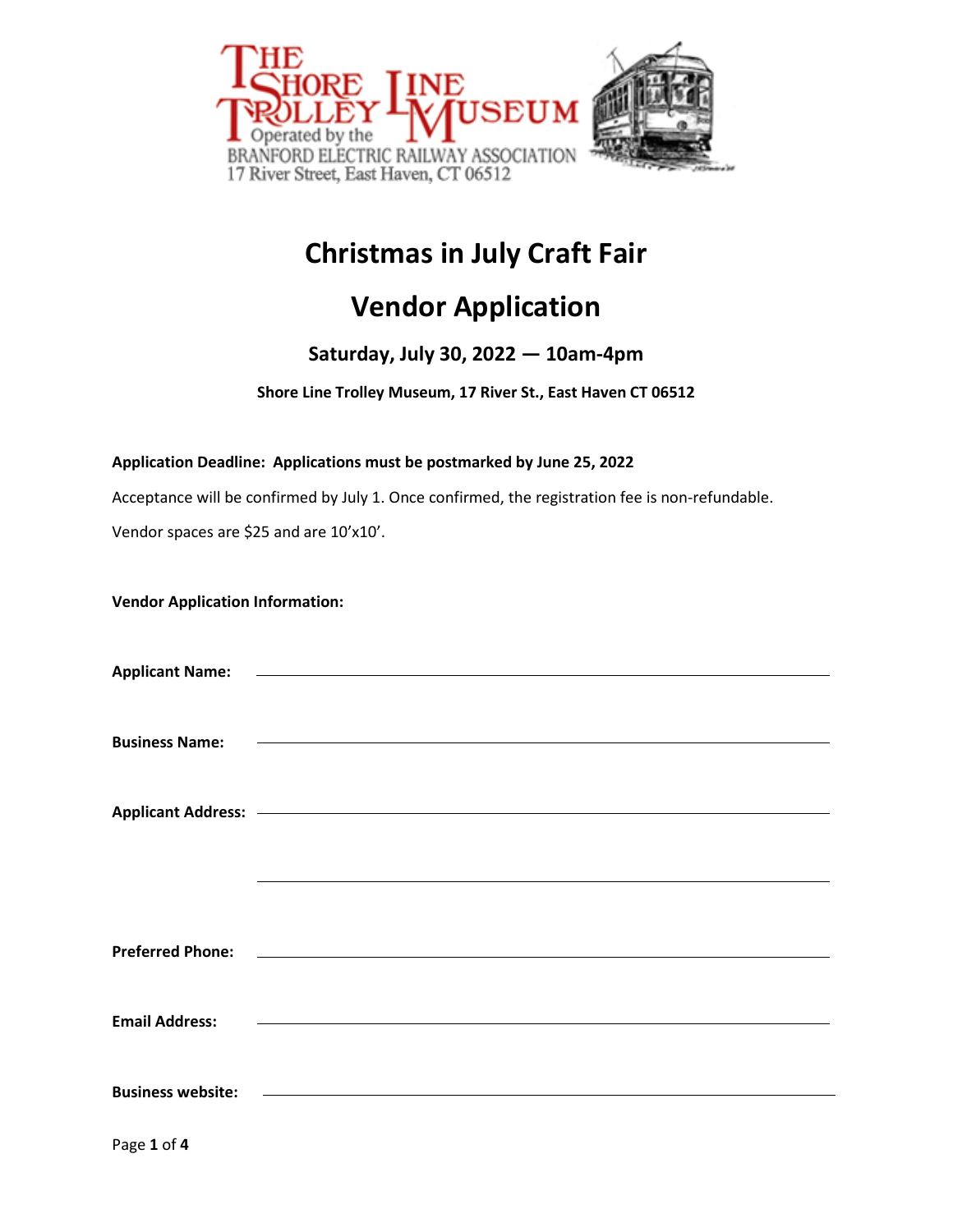| <b>Facebook:</b>                                                                                                        |
|-------------------------------------------------------------------------------------------------------------------------|
| Instagram:                                                                                                              |
|                                                                                                                         |
| Current Cosmetics License? (for body product makers only): $\Box$ Yes<br><b>No</b>                                      |
| Category/categories of art/craft medium to be sold:                                                                     |
| <b>Authors, Books, Papercraft</b>                                                                                       |
| Candles, Soaps, Scents, Spa, Health & Beauty                                                                            |
| Fiber Art, Sewing, Quilting, Crochet, Clothing                                                                          |
| Food (packaged for off-site consumption only)                                                                           |
| Giftware, Holiday, Toys                                                                                                 |
| Home Décor, Upcycle                                                                                                     |
| Jewelry                                                                                                                 |
| Leather/Metal                                                                                                           |
| Painting, Photography, Visual Arts                                                                                      |
| <b>Pottery and Glassware</b>                                                                                            |
| <b>Wood, Carvings, Carpentry</b>                                                                                        |
| Other                                                                                                                   |
|                                                                                                                         |
| Will you need electricity? (Limited availability on a first-come first-served basis based on application<br>acceptance) |
| Yes<br><b>No</b>                                                                                                        |

**Will you be demonstrating some aspect of your craft during the day?**

 **Yes No**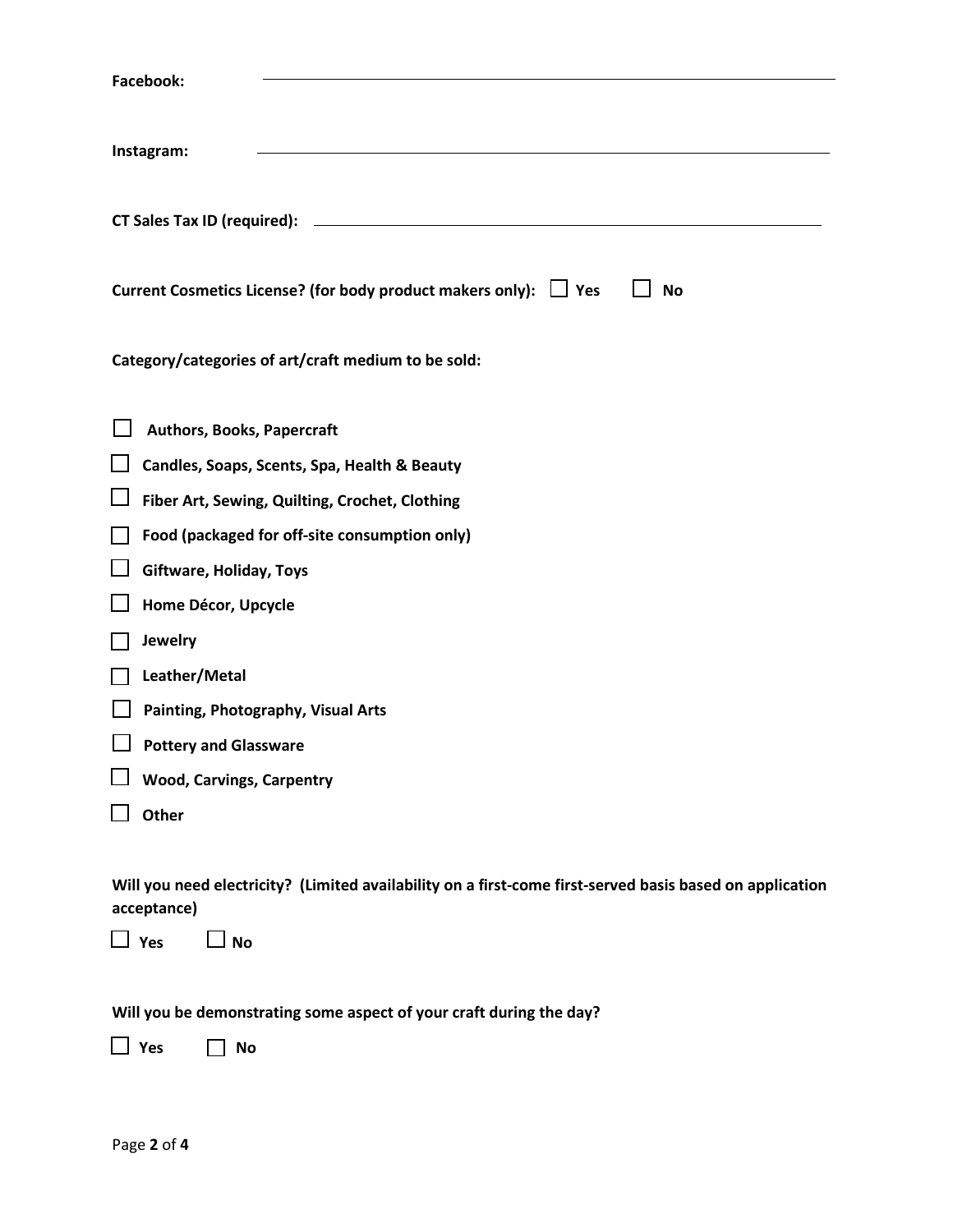**Please Provide a Description of Your Products:**

**Price Range of Your Products:**

#### **Photos of Your Products and Display:**

Please provide 4-5 sample pictures/images of the craft/goods you are planning to sell at the fair.

#### **Silent Auction:**

If you will be participating in the Silent Auction, please enter a description of the item you will be donating and its approximate value. Items donated will benefit The Shore Line Trolley Museum, a 501(c)3 educational non-profit.

| Item Description: |  |  |  |
|-------------------|--|--|--|
|                   |  |  |  |
|                   |  |  |  |
|                   |  |  |  |
| Value:            |  |  |  |

#### **Payment Information:**

Registration fee: **\$25 for a 10'x10' space.** Make checks payable to: **The Shore Line Trolley Museum**

Check Number

#### **Submit Application via US Mail:**

**Mail** completed Application and Payment to:

**The Shore Line Trolley Museum 17 River St. East Haven, CT 06512 Attn: Program Director**